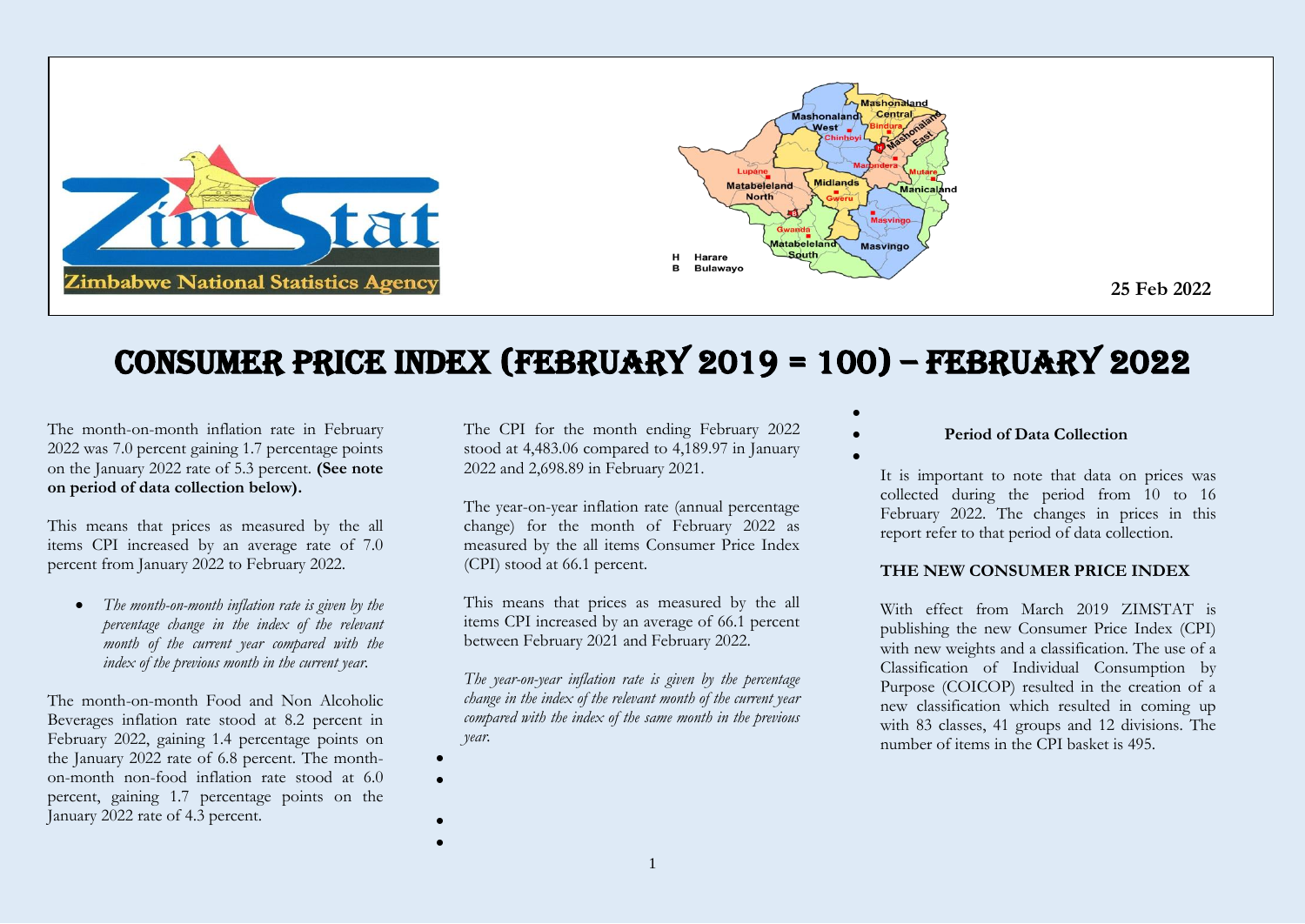The implementation of the COICOP classification is also part of the harmonisation project of Consumer Price Indices in different regions like the SADC region. All member states are supposed to adopt the new procedure to enable inter country comparisons of the CPI and the rate of inflation. The new weights are therefore applicable from February 2019 onwards.

#### **Mean Month on Month Rates**

The mean month-on-month inflation rate for the period January to December 2020 was 13.8 percent while the mean month-on-month inflation rate for the same period in 2019 was 17.0 percent. The mean month-on-month inflation rate from January to December 2021 was 4.0 percent. The mean month-on-month inflation rate from January to February 2022 was 6.2.

#### **Contact us**

Tel : 706681/7 E-mail : [prices@zimstat.co.zw](mailto:prices@zimstat.co.zw)

### **Provincial Consumer Price Indices**

Provincial Consumer Price Indices are shown on page 9.Provincial month on month Consumer Price Indices are shown on page 10 and Provincial year on year inflation rates are shown on page 11.